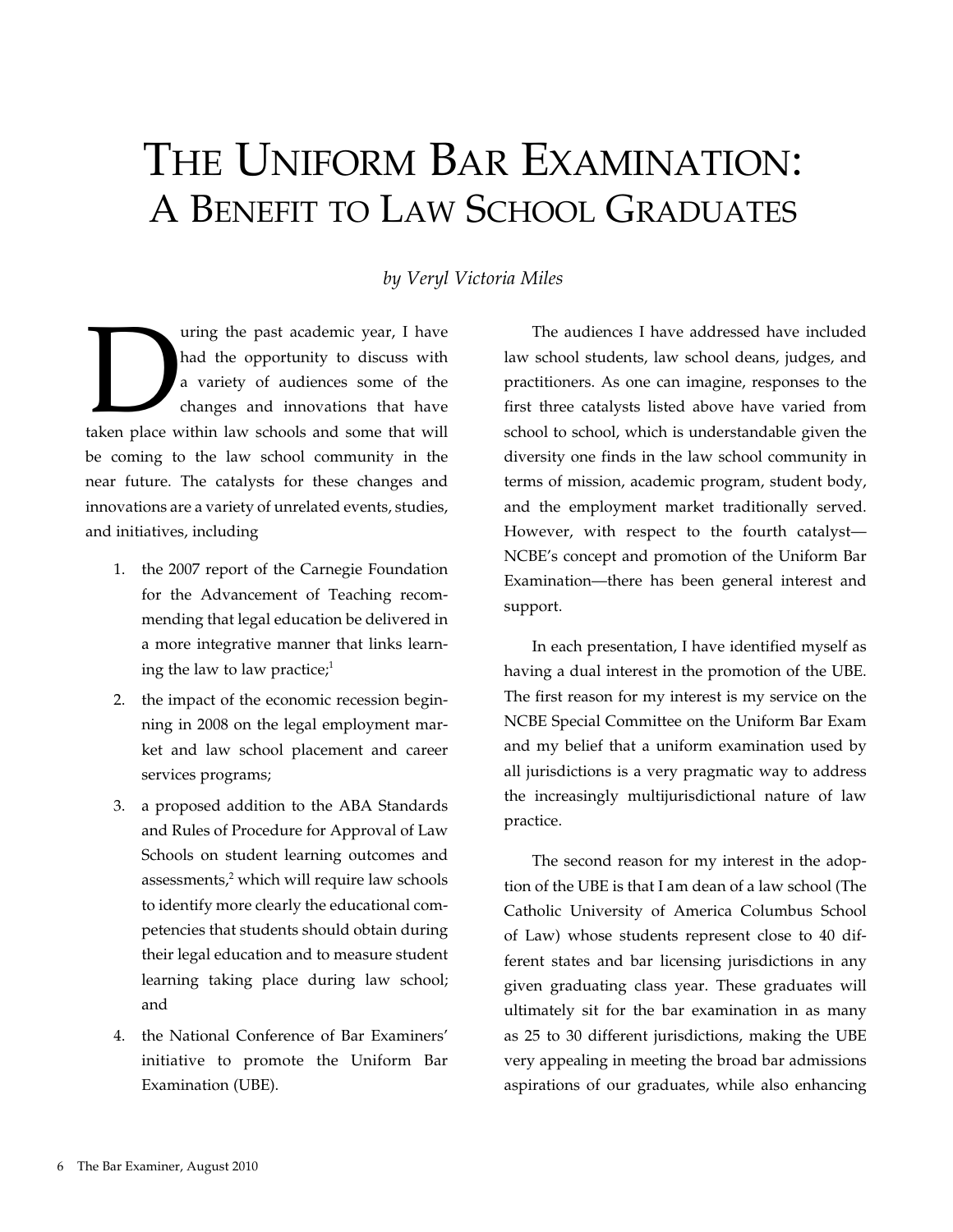their professional mobility in a fluid legal employment market.

My goal for each presentation has been to provide background information about the UBE, explain the characteristics of the UBE, explore the benefits of the UBE, and inform the audience of concerns raised by interested parties.<sup>3</sup> In this article I summarize the information I have provided in these presentations, include some of the reactions to the UBE, and share my thoughts about how the UBE can benefit recent law school graduates, based on experiences at my own institution and commonly

shared experiences with law schools in general.

# The Uniform Bar Examination: A Ripening Concept for Bar Licensure

The idea of a uniform bar examination, however, has been discussed by various groups within the legal community over the past 20 years.

One of the observations that I have come away with from each presentation about the UBE is the audience's sense of the UBE as a novel concept for lawyer licensure. The idea of a uniform bar examination, however, has been discussed by various groups within the legal community over the past 20 years. That this has occurred without garnering much traction beyond the discussant groups is revealing in terms of the importance of timing as the key to introducing the UBE throughout the states and effecting its broad adoption.

Two events seem to have helped spark interest in the UBE. In 2002 discussions about the feasibility and merits of a uniform bar examination took place among several groups that would be most impacted or advantaged by such an examination (the bench, the practicing bar, and the legal academy). These groups included the Conference of Chief Justices,

the American Bar Association, and the Association of American Law Schools.

In January 2008, NCBE held a conference to explore the feasibility and desirability of a uniform bar examination with state supreme court justices, bar examiners, and bar admission administrators from jurisdictions that were using the three NCBE tests recommended as the testing components of the UBE. This conference resulted in significant interest in the idea of a uniform bar examination. As

> a result of the discussions that followed that conference, a proposal for the UBE was drafted by the NCBE Special Committee on the Uniform Bar Exam.

# **DEMYSTIFYING** the Uniform Bar **EXAMINATION**

A lawyer's understanding of the bar examination process is often reflective of what he or she took away from the experience of taking the exam. For most of us, mention of the bar exam reminds us of an extremely stressful time and an intense focus on learning "how to take the test" in order to get on with the business of being able to practice law. In spite of the memories many may have of the testing experience, the purpose of the examination itself must not be overlooked: to ensure that all new lawyers possess basic competencies for effective practice of law. These competencies include basic knowledge of core legal subjects and professional ethics; basic legal practice skills, including critical thinking, analysis, and problem solving; and effective written communication skills.

Accordingly, NCBE has developed several different kinds of tests that bar examiners may use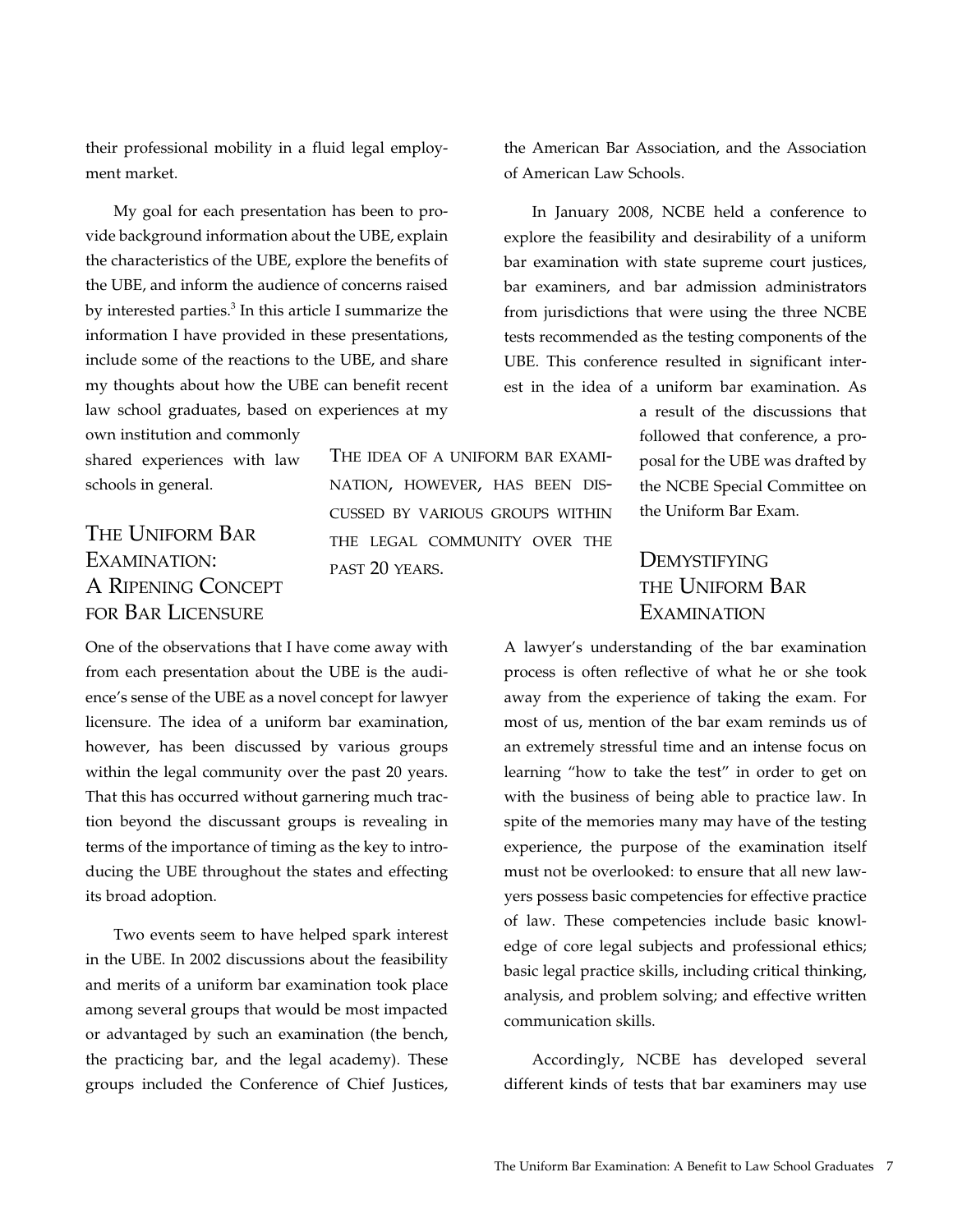to assess these competencies. The tests have been introduced at different times, reflecting the changing needs and concerns of bar examiners and their desire to be more effective and comprehensive in the ultimate certification of a lawyer's competency to practice. These tests include the Multistate Bar Examination (MBE), the Multistate Essay Examination (MEE), the Multistate Performance Test (MPT), and the Multistate Professional Responsibility Examination (MPRE).

The UBE is composed of the first three of these NCBE tests. (The MPRE, administered on a schedule different from the regular bar examination administrations in February and July, is not part of the UBE.) Consequently, the UBE tests a broad range of subject matters, skills, and abilities, using multiple testing formats. The sidebar on this page provides a description of each test used in the UBE.

# Benefits of the Uniform Bar **EXAMINATION**

The UBE offers uniformity and consistency in test questions and grading rubrics among participating jurisdictions and ensures the same level of exam quality and comparability of scores among jurisdictions. NCBE maintains committees of test development professionals with years of experience in writing questions, and staff dedicated to assessing the validity of the tests in determining law practice proficiencies. The UBE provides greater transparency in test development, administration, and scoring, and jurisdictions do not have to incur the costs of test development.

UBE scores are portable to other UBE jurisdictions. This feature of the UBE has been received most favorably by all audiences and by student groups in particular. Given the uncertainty many recent law

#### **The Components of the Uniform Bar Examination**

The three NCBE tests that make up the UBE are the following.\*

#### **The Multistate Bar Examination (MBE)**

- A six-hour, 200-question multiple-choice examination designed to assess the extent to which an examinee can apply fundamental legal principles and legal reasoning to analyze given fact patterns.
- Areas of law covered are Constitutional Law, Contracts, Criminal Law and Procedure, Evidence, Real Property, and Torts.
- The MBE is currently being used by 53 jurisdictions, including 48 states (jurisdictions not using the MBE are Louisiana, Washington, and Puerto Rico).

#### **The Multistate Essay Examination (MEE)**

- An examination consisting of nine 30-minute essay questions from which jurisdictions usually administer six of the nine. The UBE includes six MEE questions.
- • Areas of law covered are Business Associations (Agency and Partnership; Corporations and Limited Liability Companies), Conflict of Laws, Constitutional Law, Contracts, Criminal Law and Procedure, Evidence, Family Law, Federal Civil Procedure, Real Property, Torts, Trusts and Estates (Decedents' Estates; Trusts and Future Interests), and Uniform Commercial Code (Negotiable Instruments [Commercial Paper]; Secured Transactions). The MEE tests on legal issues that are of general application in all states.
- The MEE is currently being used by 27 jurisdictions.

#### **The Multistate Performance Test (MPT)**

- A 90-minute examination requiring the application of fundamental lawyering skills in a realistic situation. Jurisdictions currently may use one or two MPTs for each exam. Each MPT evaluates an applicant's ability to complete a task that a beginning lawyer should be able to accomplish. The UBE includes two MPTs.
- • Skills tested are factual analysis, legal analysis and reasoning, problem solving, identification and resolution of ethical dilemmas, written communication, and organization and management of a legal task.
- The MPT is currently being used by 34 jurisdictions.
- \* For more thorough descriptions of these tests, including sample questions and how the tests are developed, see Susan M. Case, *The Testing Column: Coming Together: The UBE*, The Bar Examiner, Aug. 2009.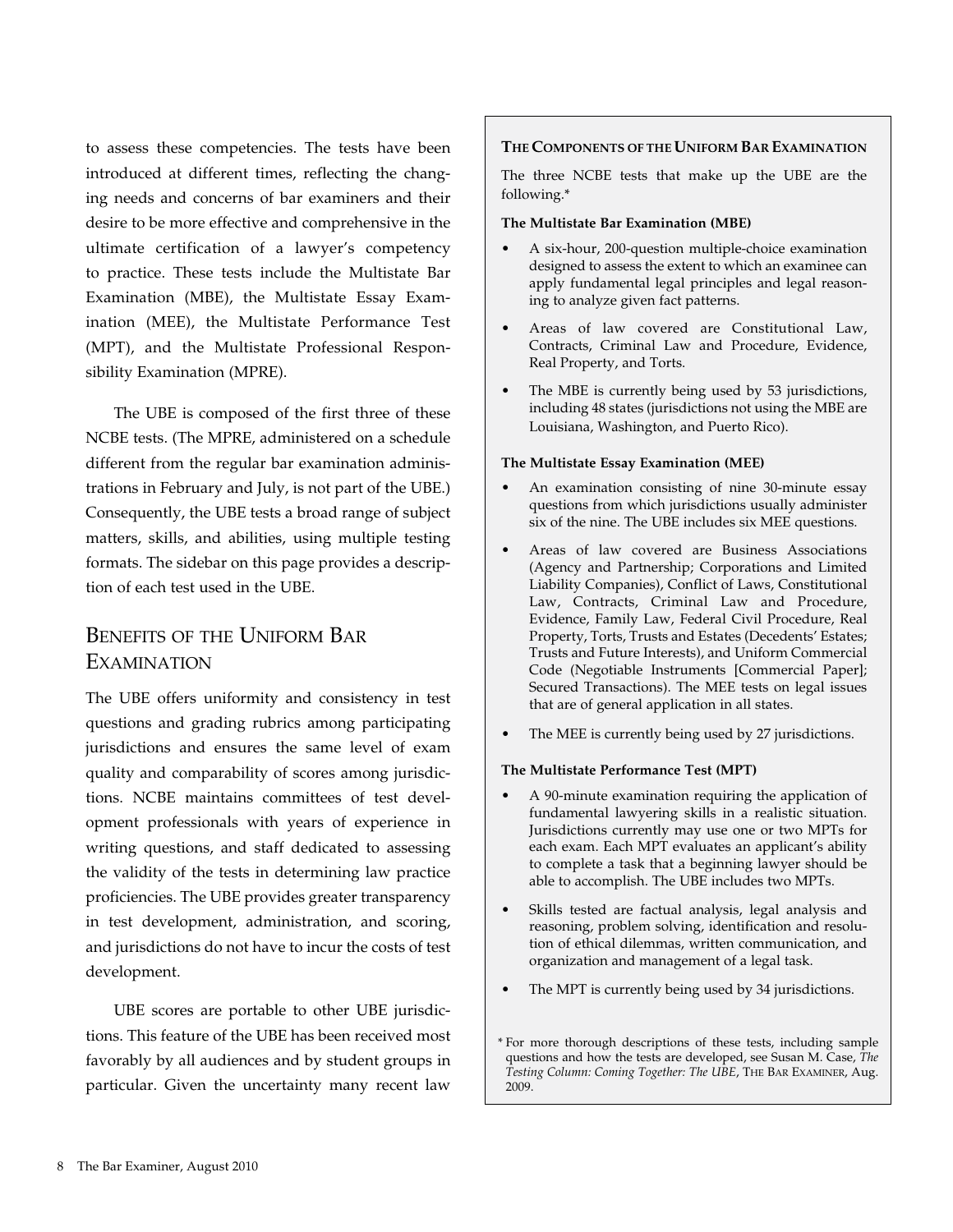school graduates face in terms of where they will practice, a portable bar exam score eliminates the stress of having to select a particular jurisdiction in which to sit for the bar exam. Portability of the UBE score is particularly helpful because the ability to be admitted on motion in most jurisdictions is often unavailable to recent law school graduates who do not meet the "years of practice" requirement—generally five of the past seven years for those jurisdictions that offer motion admission.

Many practitioners find themselves engaging in crossborder or multijurisdictional law practice, making possible nationwide adoption of the UBE attractive to current and future lawyers. Widespread UBE adoption could also result in cost efficiencies in fees for

clients with multijurisdictional cases. Moreover, the UBE can enhance both the professional and personal mobility of lawyers.

## Concerns Raised about the Uniform Bar Examination

*What about state-specific testing?* Under the UBE testing structure, any individual jurisdiction can continue to test examinees on state-specific law and/or rules of practice and procedure either by attaching an additional test to its bar examination or by adding a continuing legal education or "bridge-the-gap" program requirement to the licensing process.

*What about common decisions currently made by each jurisdiction?* Other aspects of bar admissions that are of importance to individual jurisdictions will remain within the authority of each jurisdiction. These include character and fitness decisions, educational prerequisites (e.g., graduation from an ABA-accredited law school), pass/fail cut scores, ADA accommodation decisions, and the duration of UBE score portability.

## A Law School Perspective on the Benefits of the UBE

In my role as dean of a law school, one of my principle concerns is the successful and speedy licensure

 Many practitioners find themselves engaging in cross-border or multijurisdictional law practice, making possible nationwide adoption of the UBE attractive to current and future lawyers.

of our graduates. Several variables, however, can make this process complicated and inefficient—variables that could be significantly reduced or eliminated by widespread adoption of the UBE. Based on conversations with two members of our administration who provide

the vast majority of bar counseling and career advice to our graduating students—Jessica Heywood, Director of Career and Professional Development, and Georgia Niedzielko, Assistant Dean of the Office of Academic Affairs—I have provided below three examples of how the UBE can be beneficial to recent law school graduates. These examples apply not only to students graduating from our law school but to a certain extent to graduates of law schools throughout the country.

## **Simplifying Bar Selection and Maximizing Employability**

Because bar application deadlines in many jurisdictions are set months in advance of the July bar exam administration, most graduating students are required to select a jurisdiction in which to sit for the bar exam long before they have received an offer of employment. Accordingly, law school bar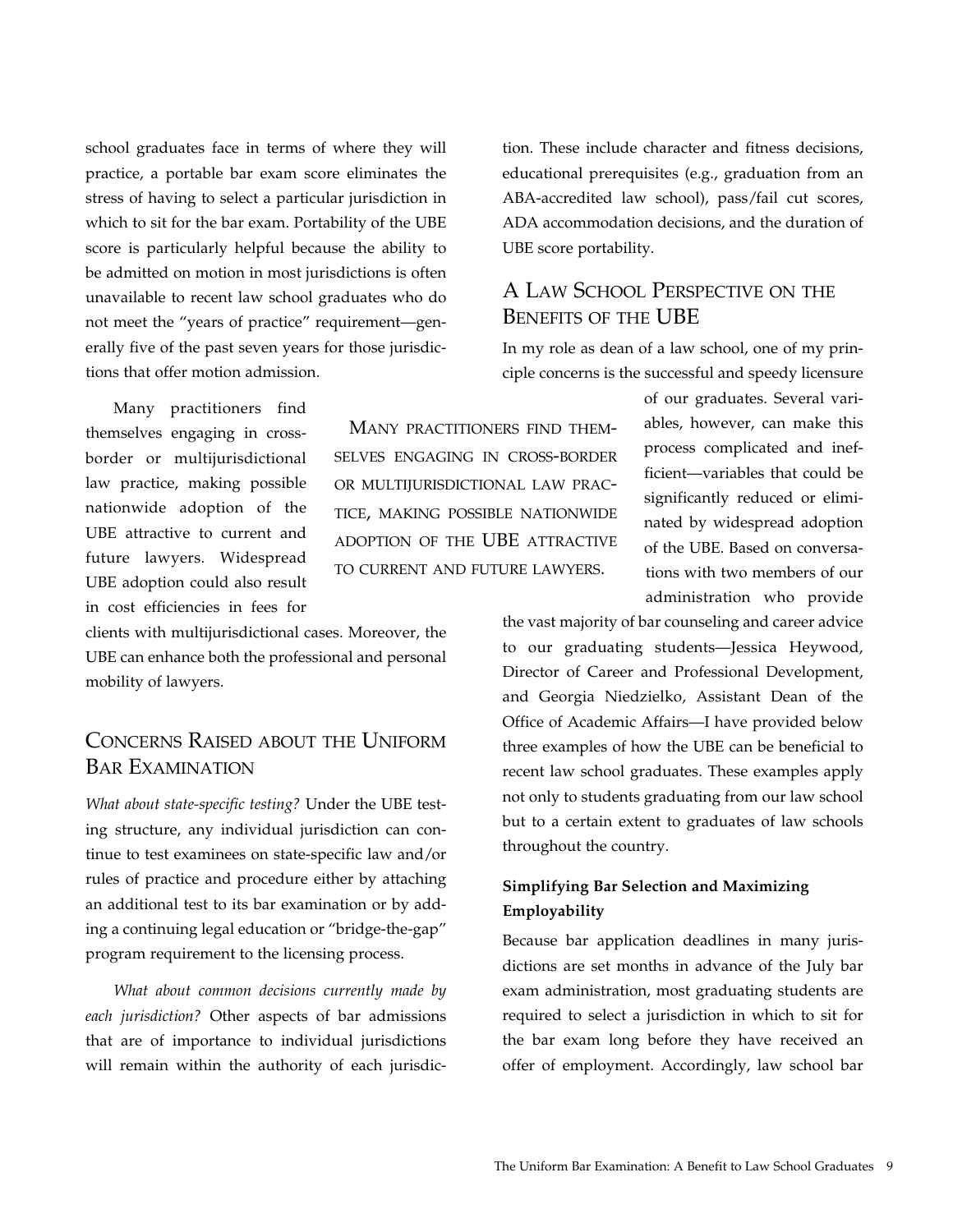counselors and career advisors spend countless hours in the winter and spring helping graduating students decide which bar is appropriate in cases where a graduate does not yet know what type of employer he or she will be working for or the state in which he or she will be working. (For example, the place of licensing is not as important for an attorney to be eligible to work for the federal government as it is for an attorney to be eligible to work for a private firm, for which the place of licensing allows the attorney to practice in that firm's market.) Employment statistics collected by NALP (the Association for Legal Career Professionals) indicate that in 2009, almost 40% of graduating law school students nationwide did not receive offers of employment until after graduation.<sup>4</sup> Thus, many graduating students are in essence forced into making a decision about where to take the bar exam because of an application deadline as opposed to being able to make this decision based on actual post-graduation employment.

Many students at Catholic University anticipate practicing in the Washington DC area immediately after graduation with the intent of moving to their home state or another state after acquiring a few years of experience in DC. Because of the "years of practice" requirement attached to the admission on motion rules of most jurisdictions, we therefore advise these students that it will be necessary for them to take another bar exam to be admitted in each jurisdiction in which they wish to practice in the early years of their careers.

However, because the admission on motion rule of the District of Columbia allows lawyers who have obtained an MBE score of at least 133 and an MPRE score of at least 75 to be admitted *regardless* of years of practice, most law school graduates planning to practice in the District of Columbia upon graduation will take the bar exam in another jurisdiction and use the admission on motion rule for licensure in the District of Columbia. Accordingly, very few of our graduates actually sit for the bar exam in the District of Columbia, and many simply use DC's admission on motion procedure. Graduating students interested in maximizing their employment opportunities in both the short and long terms and wanting to avoid taking a second bar examination when they ultimately return to their home state or move elsewhere initially think these goals are achievable in this way.

While this may sound like a reasonable solution, it may not result in the greatest maximization of short-term employment opportunities in the greater Washington DC area. Many Maryland and/ or Virginia firms based in DC require lawyers to also hold licenses from those jurisdictions. Therefore, if the graduate obtained his or her first license in a state other than Maryland or Virginia, the graduate has limited his or her employment options to firms that only require attorneys to have a *DC* license or to the federal government, which accepts bar licensure from any jurisdiction. In reality, the graduate will still need to sit for the bar examination in Maryland and/or Virginia to maximize employment options with Maryland- and Virginia-based firms and state and local governments, including public defenders' and prosecutors' offices. Widespread adoption of the UBE would resolve these bar selection problems by allowing recent graduates to sit for the bar exam in any jurisdiction and then simply transfer the UBE score to the new jurisdiction of their choice.

## **Making the Most of Bar Counseling and Bar Preparation Programs**

Virtually all law schools offer bar preparation programs for graduating students in order to enhance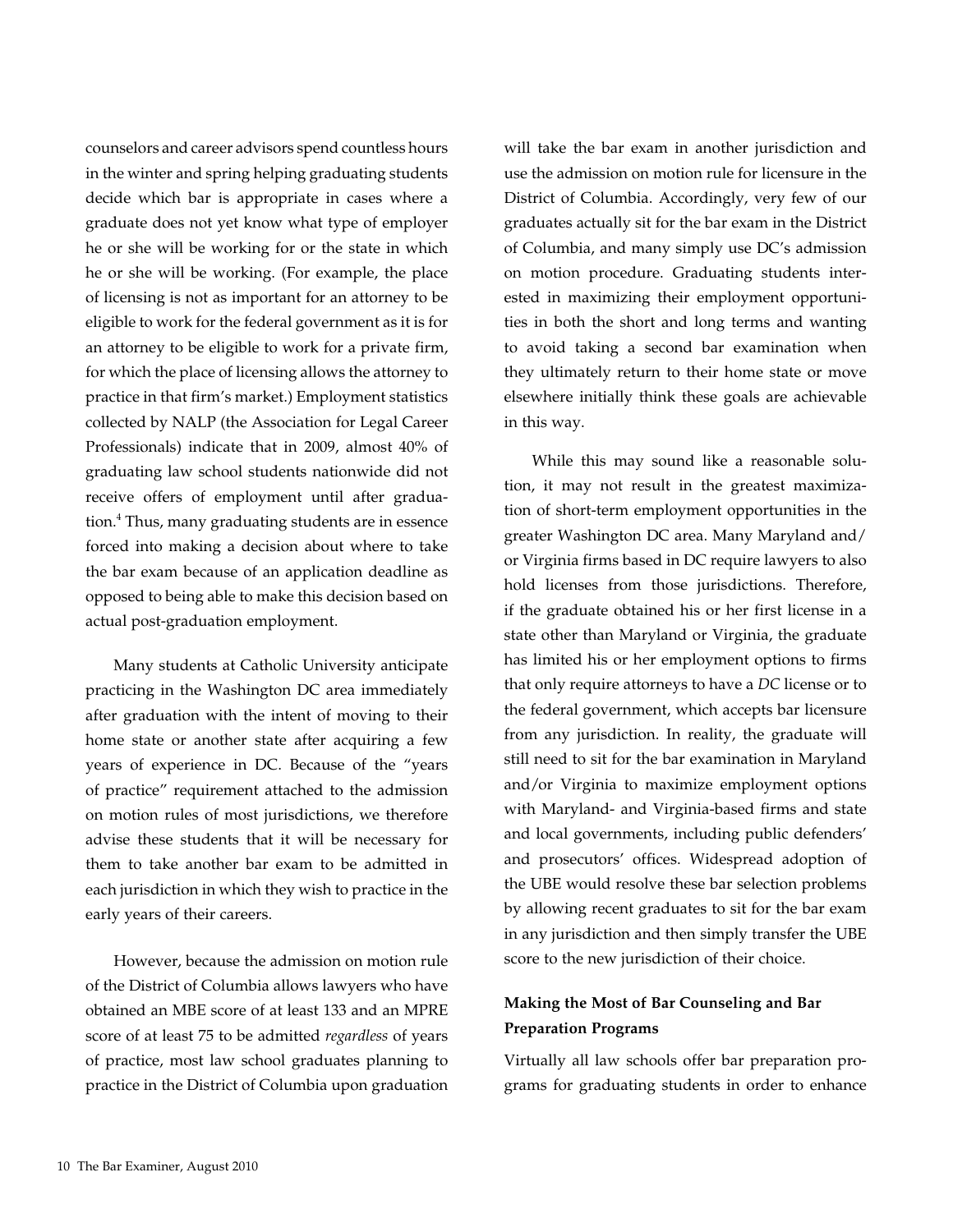student readiness for the bar preparation regimen that follows graduation—essentially giving students a "head start" opportunity. At law schools where a majority of the graduates sit for the bar exam in one jurisdiction, it is relatively straightforward for the law school to design a bar preparation program for its students.

For law schools where a significant number of recent graduates sit for the bar exam in several different jurisdictions, the law schools (and therefore the students) have to become familiar with the test specifics and subject coverage of many different bar exams. My law school, Catholic University, is one of these schools. The good news is that because Catholic has a critical mass of students sitting for the exam in Maryland, Virginia, and New York, we have developed a strong base of bar preparation programming and information that we can readily provide to students for those exams. While we have a number of graduating students who sit for the bar exam in other states, our bar preparation programming is sufficient to assist all of our students with initial bar preparation readiness. However, students who take the bar exam in a jurisdiction other than our three primary jurisdictions (aside from DC itself) still need to do research to understand the specifics of that particular jurisdiction's exam.

For example, the student who seeks admission in Colorado will find that Colorado uses the MBE, MEE, and MPT—in other words, the same exam components that Catholic covers in detail in its bar preparation program. Thus, the student can benefit from our general programming; however, he or she will still need to determine what subjects are tested in the Colorado-specific essay portion, including subjects that may be different from those covered in the MEE.

On the other hand, the student who seeks admission in the state of Washington will find that the Washington exam is dramatically different from the exam taken by almost all other graduates. Washington does not use the MBE, and its exam consists entirely of state-specific essay questions. Accordingly, students who sit for the bar exam in Washington do not benefit from the MBE portion of our bar preparation programming; they do, however, benefit from the rigorous essay preparation that we offer.

Nationwide adoption of the UBE would eliminate the challenge for law schools of developing different bar preparation courses for students who intend to practice in different jurisdictions.

#### **Enhancing Lawyer Mobility**

As I mentioned before, one of the attractions of the UBE is that it enhances the graduating student's professional and personal mobility. I see examples of this need for mobility with every graduating class. The pressure of having to take two bar examinations to accommodate such needs so early in the graduate's career is stressful personally and economically.

For example, let's assume that a graduating student's spouse is about to be stationed in California (a state that does not provide for admission on motion or accept an MBE score received in another jurisdiction) but within three years expects to move back home to New Hampshire (a state that requires a lawyer to have practiced for five of the past seven years to be admitted on motion). The individual requirements of each bar exam create serious barriers. In this example, the student will need to prepare for the California examination and then in short order prepare for another bar exam in New Hampshire, incurring significant expense and needing to wait